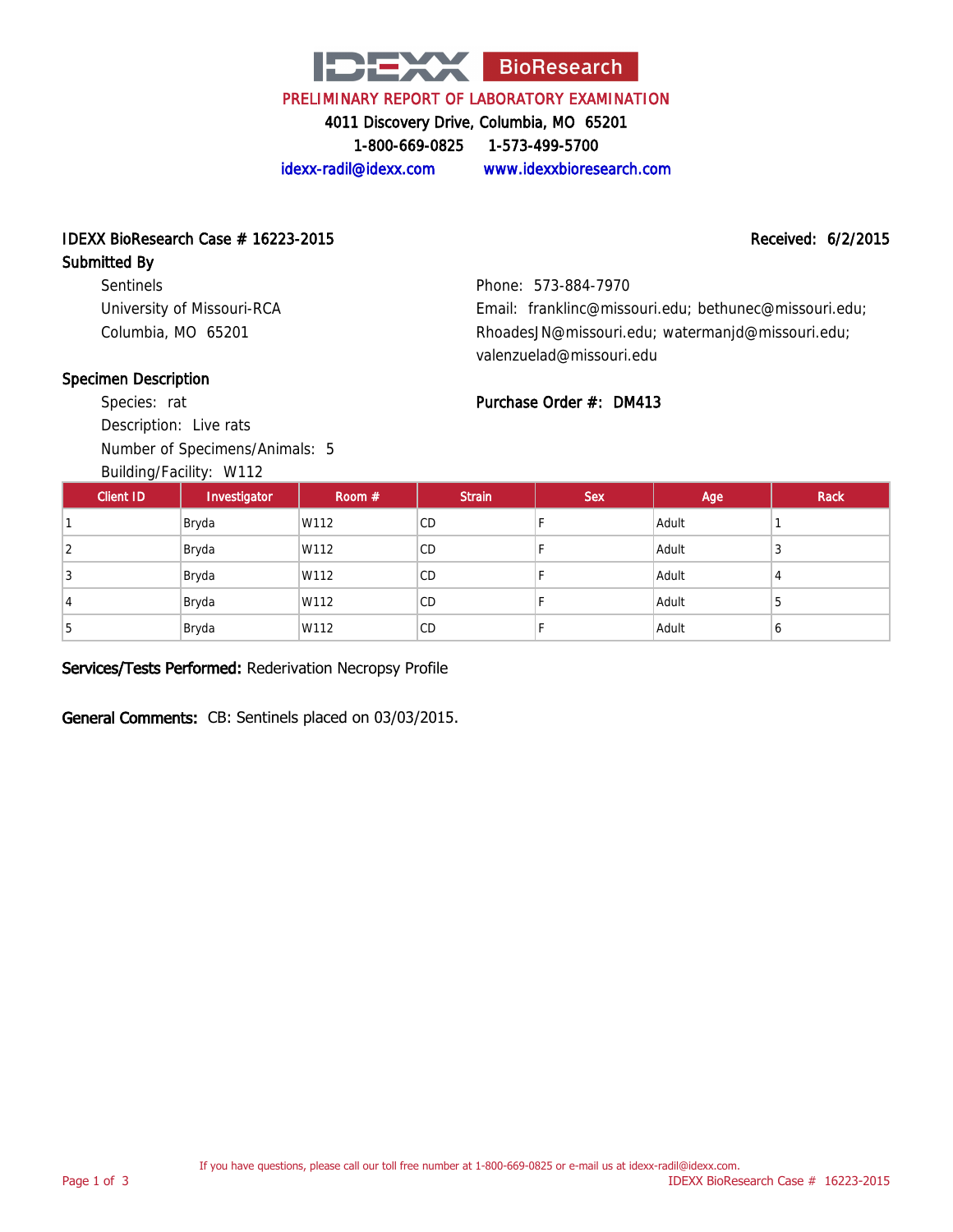#### **NECROPSY**

No gross lesions were detected in any of the body systems and organs examined.

#### SEROLOGY SUMMARY

|                              | 1                        | $\overline{2}$               | 3                            | $\overline{\mathbf{4}}$      | $\overline{5}$ |
|------------------------------|--------------------------|------------------------------|------------------------------|------------------------------|----------------|
| <b>CAR bacillus</b>          | $\blacksquare$           | $\blacksquare$               | $\qquad \qquad$              | $\overline{\phantom{0}}$     |                |
| <b>Hantaan</b>               |                          |                              |                              |                              |                |
| <b>LCMV</b>                  |                          | ۰                            |                              |                              |                |
| Mycoplasma pulmonis          |                          |                              | -                            |                              |                |
| MAV1                         | $\overline{\phantom{a}}$ | ۰                            | ۰                            | $\qquad \qquad \blacksquare$ |                |
| <b>RPV</b>                   | $\blacksquare$           | ٠                            | $\blacksquare$               | $\blacksquare$               |                |
| <b>RMV</b>                   |                          |                              |                              |                              |                |
| <b>KRV</b>                   |                          | Ē,                           |                              |                              |                |
| H1                           | ٠                        | ۰                            | -                            |                              |                |
| <b>PVM</b>                   | $\blacksquare$           | $\qquad \qquad \blacksquare$ |                              | $\overline{\phantom{0}}$     |                |
| <b>RCV/SDAV</b>              |                          |                              |                              |                              |                |
| REO3                         |                          |                              |                              |                              |                |
| <b>RTV</b>                   |                          | -                            | -                            |                              |                |
| <b>Sendai</b>                | $\blacksquare$           | ۰                            | $\qquad \qquad \blacksquare$ | $\blacksquare$               |                |
| <b>Clostridium piliforme</b> | ۰                        | ٠                            | $\blacksquare$               | $\blacksquare$               | ۰              |
| Rat IgG                      | N                        | $\mathsf{N}$                 | N                            | ${\sf N}$                    | $\mathsf{N}$   |

Legend:  $+$  = positive - = negative blank = test not performed EQ = equivocal HE = hemolysis precluded testing I = insufficient W = weak positive WB = Western Blot confirmatory analysis pending NS = non-specific reactivity N = normal IgG L = less than normal IgG

#### PARASITOLOGY

| nnrn<br>ישה |  |  |  |
|-------------|--|--|--|

#### MICROBIOLOGY

| <b>cecum</b>          |   |  |  |
|-----------------------|---|--|--|
| Klebsiella oxytoca    | - |  |  |
| Klebsiella pneumoniae |   |  |  |
| Salmonella enterica   |   |  |  |

| nasopharynx               |  |  |  |
|---------------------------|--|--|--|
| Corynebacterium kutscheri |  |  |  |
| Pasteurella multocida     |  |  |  |
| Pasteurella pneumotropica |  |  |  |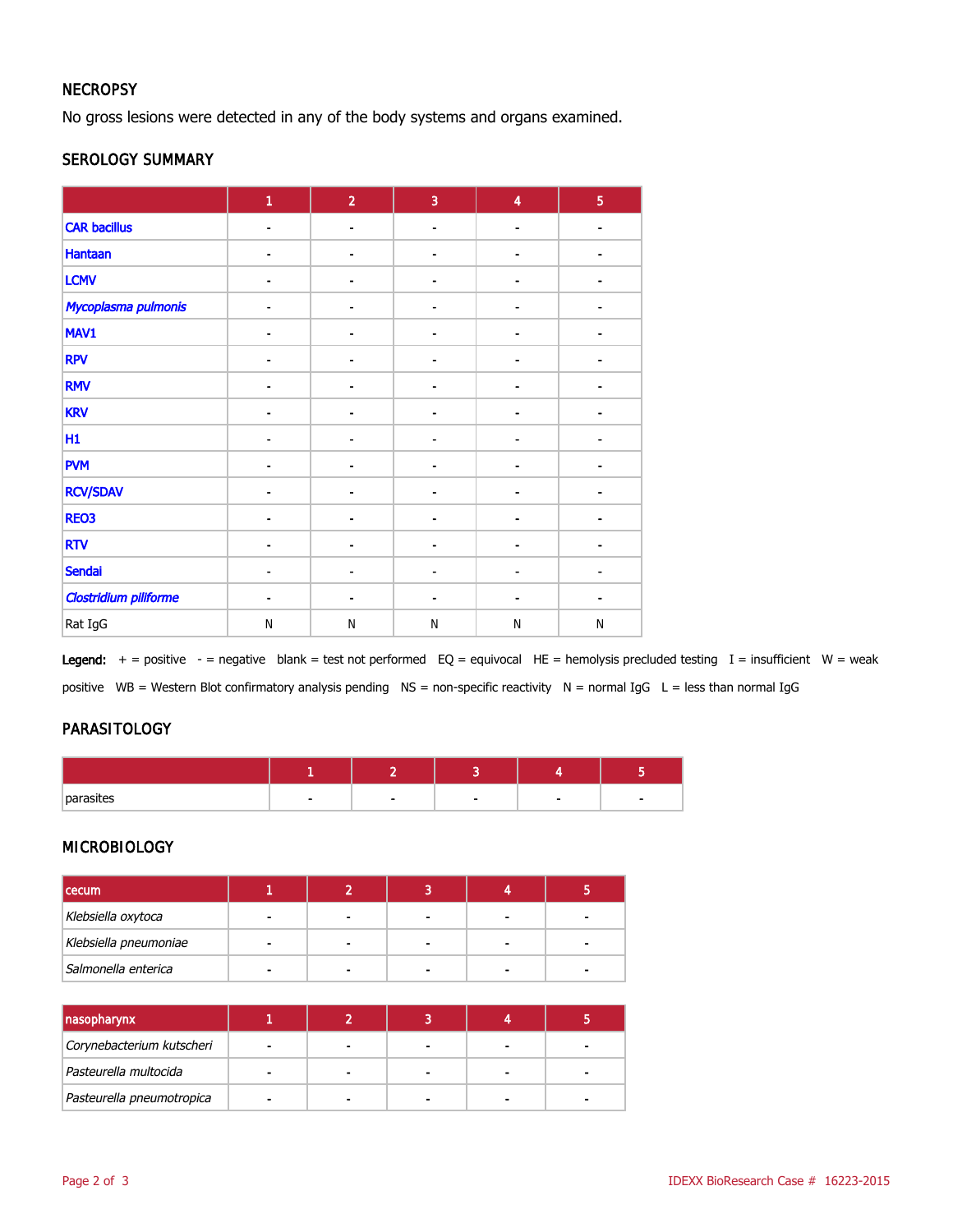| nasopharynx                                 |  | 3 |  |
|---------------------------------------------|--|---|--|
| Pasteurella pneumotropica<br>biotype Heyl   |  |   |  |
| Pasteurella pneumotropica<br>biotype Jawetz |  |   |  |
| Streptococcus pneumoniae                    |  |   |  |

Legend:  $+$  = agent recovered  $-$  = agent not recovered blank = test not performed  $n$  = no growth  $p$  = Proteus overgrowth, which may interfere with the identification of other bacteria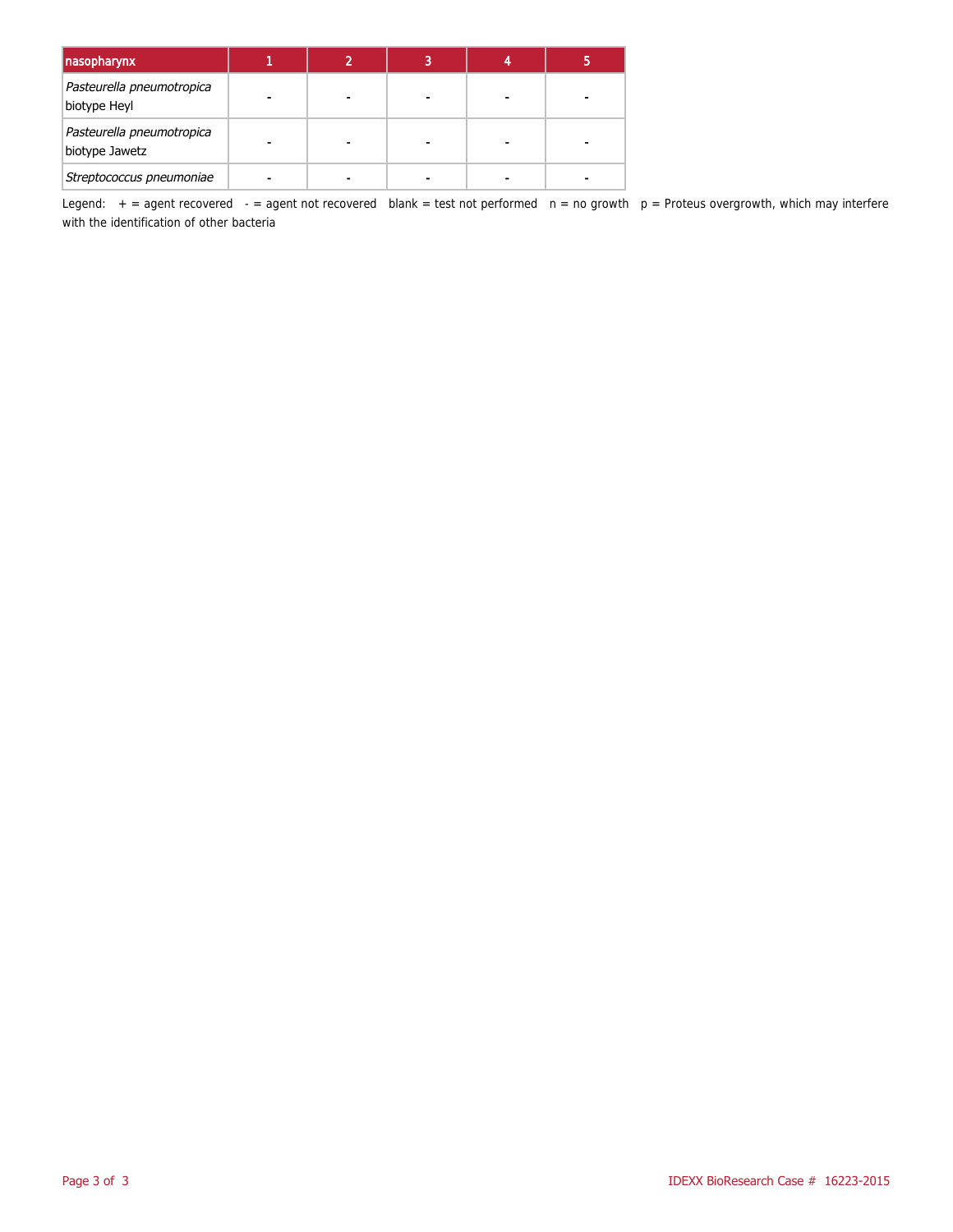

#### PRELIMINARY REPORT OF LABORATORY EXAMINATION

4011 Discovery Drive, Columbia, MO 65201

1-800-669-0825 1-573-499-5700

idexx-radil@idexx.com www.idexxbioresearch.com

#### IDEXX BioResearch Case # 16223-2015 Received: 6/2/2015

#### SEROLOGY DETAILS

|                                | <b>Baseline</b> | 1              | $\overline{2}$ | 3              | 4                        | $\overline{5}$ |  |
|--------------------------------|-----------------|----------------|----------------|----------------|--------------------------|----------------|--|
| <b>CAR bacillus</b>            |                 |                |                |                |                          |                |  |
| CAR bacillus purified bacteria | MFI > 3.750     | Ĭ.             |                |                | Ĭ.                       |                |  |
| <b>Hantaan</b>                 |                 |                |                |                |                          |                |  |
| Hantaan purified virus         | MFI > 1.250     | $\blacksquare$ | ÷              |                | $\overline{a}$           |                |  |
| <b>LCMV</b>                    |                 |                |                |                |                          |                |  |
| LCMV recombinant               | MFI > 1.000     | $\overline{a}$ | $\blacksquare$ | $\overline{a}$ | $\overline{\phantom{a}}$ | $\blacksquare$ |  |
| Mycoplasma pulmonis            |                 |                |                |                |                          |                |  |
| M. pulmonis purified bacteria  | MFI > 2.750     | ٠              | $\blacksquare$ |                | ä,                       |                |  |
| MAV1                           |                 |                |                |                |                          |                |  |
| MAV1 purified virus            | MFI > 3.750     | $\overline{a}$ |                |                | ä,                       |                |  |
| <b>RPV</b>                     |                 |                |                |                |                          |                |  |
| RPV purified virus             | MFI > 2.000     | $\blacksquare$ | $\blacksquare$ | $\blacksquare$ | $\blacksquare$           | $\blacksquare$ |  |
| NS1 <sup>1</sup>               | MFI > 3.820     |                |                |                |                          |                |  |
| <b>RMV</b>                     |                 |                |                |                |                          |                |  |
| RMV VP2 recombinant            | MFI > 1.300     | $\blacksquare$ | $\blacksquare$ | $\overline{a}$ | $\blacksquare$           | $\blacksquare$ |  |
| NS1 <sup>1</sup>               | MFI > 3.820     | $\overline{a}$ | J.             | $\overline{a}$ | $\overline{\phantom{a}}$ | $\overline{a}$ |  |
| <b>KRV</b>                     |                 |                |                |                |                          |                |  |
| KRV purified virus             | MFI > 2.500     | $\blacksquare$ | $\overline{a}$ |                | $\blacksquare$           | $\overline{a}$ |  |
| NS1 <sup>1</sup>               | MFI > 3.820     |                | $\blacksquare$ | $\blacksquare$ | $\overline{\phantom{a}}$ | ٠              |  |
| H1                             |                 |                |                |                |                          |                |  |
| H1 purified virus              | MFI > 1.200     | $\blacksquare$ | $\blacksquare$ | $\blacksquare$ | $\overline{\phantom{a}}$ | $\blacksquare$ |  |
| NS1 <sup>1</sup>               | MFI > 3.820     |                |                |                |                          |                |  |
| <b>PVM</b>                     |                 |                |                |                |                          |                |  |
| PVM purified virus             | MFI > 2.500     | L              | $\overline{a}$ |                | $\overline{a}$           | $\overline{a}$ |  |
| <b>RCV/SDAV</b>                |                 |                |                |                |                          |                |  |
| RCV/SDAV purified virus        | MFI > 3.750     | $\blacksquare$ | $\blacksquare$ | $\blacksquare$ | $\blacksquare$           | $\blacksquare$ |  |
| RCV/SDAV Spike                 | MFI > 3.750     |                |                |                | $\blacksquare$           |                |  |
| REO3                           |                 |                |                |                |                          |                |  |
| REO3 purified virus            | MFI > 4.900     |                |                |                |                          |                |  |
| <b>RTV</b>                     |                 |                |                |                |                          |                |  |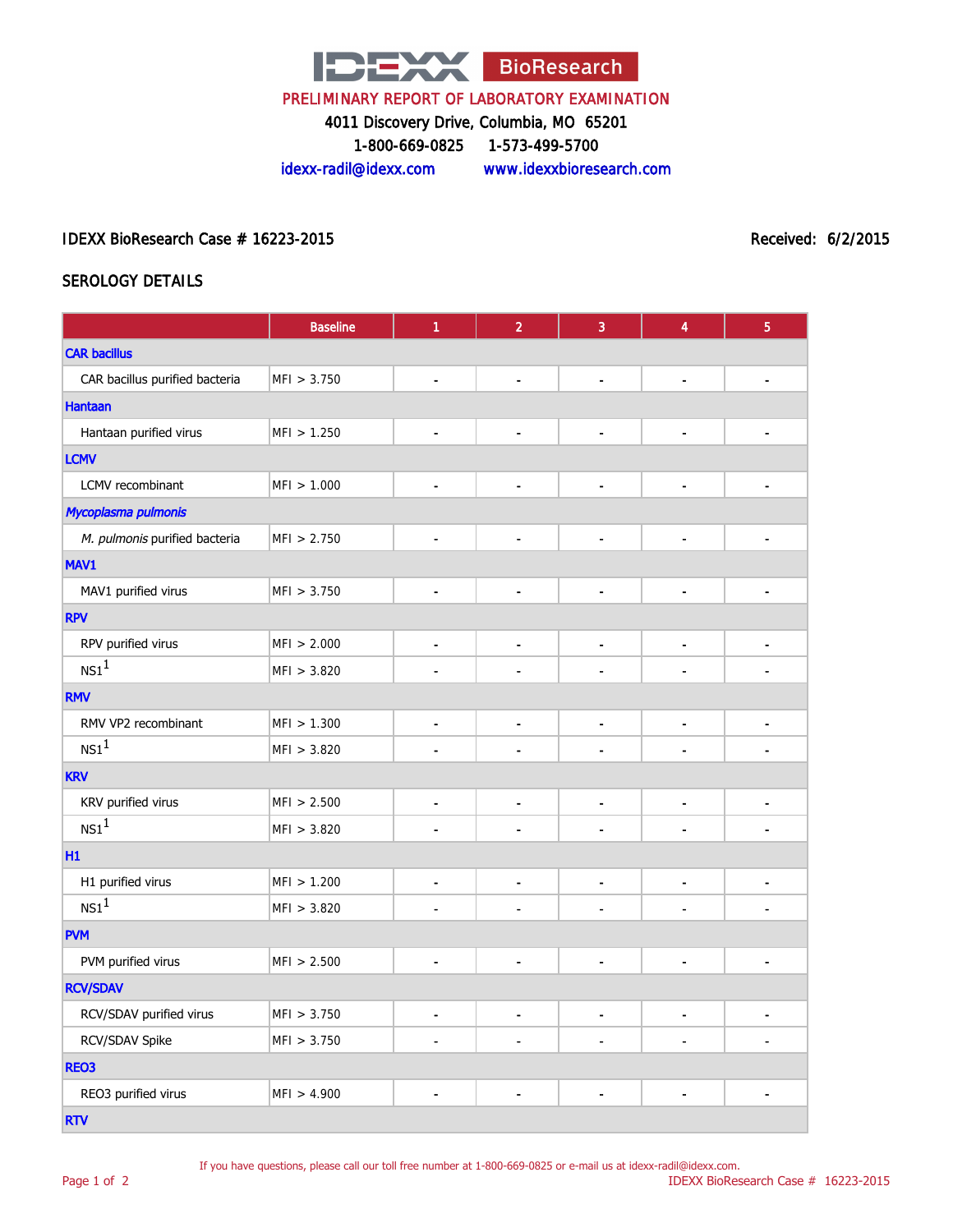|                                            | <b>Baseline</b> |                          | ∍ | 3 |                | 5 |
|--------------------------------------------|-----------------|--------------------------|---|---|----------------|---|
| RTV purified virus                         | MFI > 1.500     | -                        |   |   | $\blacksquare$ |   |
| TMEV purified virus                        | MFI > 2.000     | $\overline{\phantom{0}}$ |   |   | $\blacksquare$ |   |
| Sendai                                     |                 |                          |   |   |                |   |
| Sendai purified virus                      | MFI > 3.000     | $\blacksquare$           | - |   | $\blacksquare$ |   |
| <b>Clostridium piliforme</b>               |                 |                          |   |   |                |   |
| Clostridium piliforme purified<br>bacteria | MFI > 4.950     | -                        |   | ٠ | ۰              |   |

 $\textsf{NS1}^1$ : NS1 protein is highly conserved among rodent parvoviruses and thus serves as a generic assay for parvovirus seroconversion. Legend:  $+$  = positive - = negative blank = test not performed EQ = equivocal HE = hemolysis precluded testing I = insufficient W = weak positive WB = Western Blot confirmatory analysis pending NS = non-specific reactivity N = normal IgG L = less than normal IgG Positive MFI results are reported as "+" followed by a number from 1 to 33 in thousands rounded off to the nearest thousand.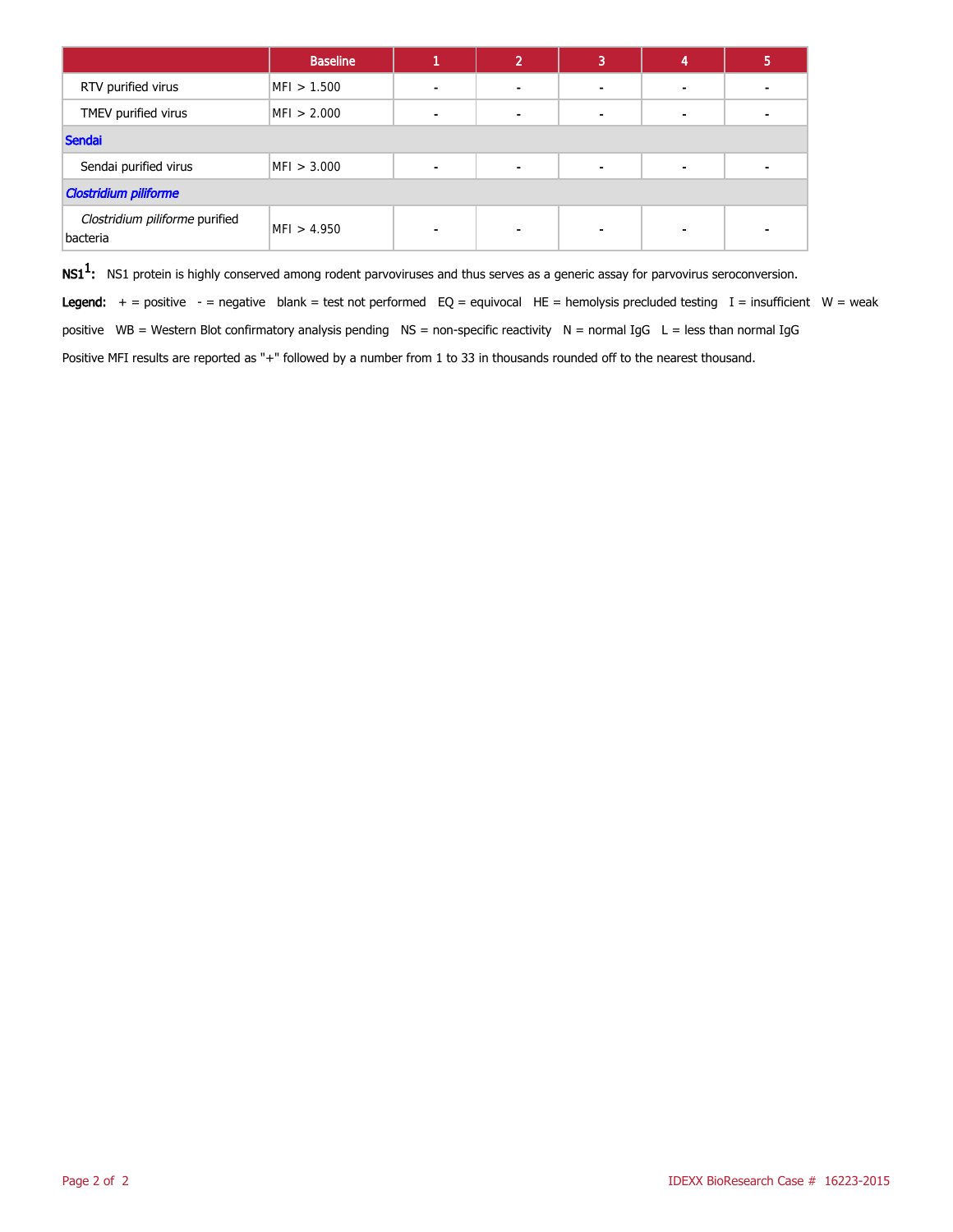

4011 Discovery Drive, Columbia, MO 65201

1-800-669-0825 1-573-499-5700

idexx-radil@idexx.com www.idexxbioresearch.com

#### IDEXX BioResearch Case # 16219-2015 Received: 6/2/2015

# Completed: 6/4/2015

#### Submitted By

Sentinels University of Missouri-RCA Columbia, MO 65201

Phone: 573-884-7970 Email: franklinc@missouri.edu; bethunec@missouri.edu; RhoadesJN@missouri.edu; watermanjd@missouri.edu; valenzuelad@missouri.edu

#### Specimen Description

Species: rat Description: Swabs Number of Specimens/Animals: 2

Building/Facility: W112

| Email: franklinc@missouri.edu; bethunec@missouri.edu |
|------------------------------------------------------|
| RhoadesJN@missouri.edu; watermanjd@missouri.edu;     |
| valenzuelad@missouri.edu                             |

#### Purchase Order #: DM413

| Client ID | Investigator | Room $#$ | <b>Rack</b> |
|-----------|--------------|----------|-------------|
| C         | Bryda        | W112     | $1 - 3$     |
| D         | Bryda        | W112     | $4-6$       |

#### Services/Tests Performed: Fur Mite

PCR evaluation for: Myocoptes, Radfordia/Myobia

General Comments: CB: Quarterly fur mite PCR testing.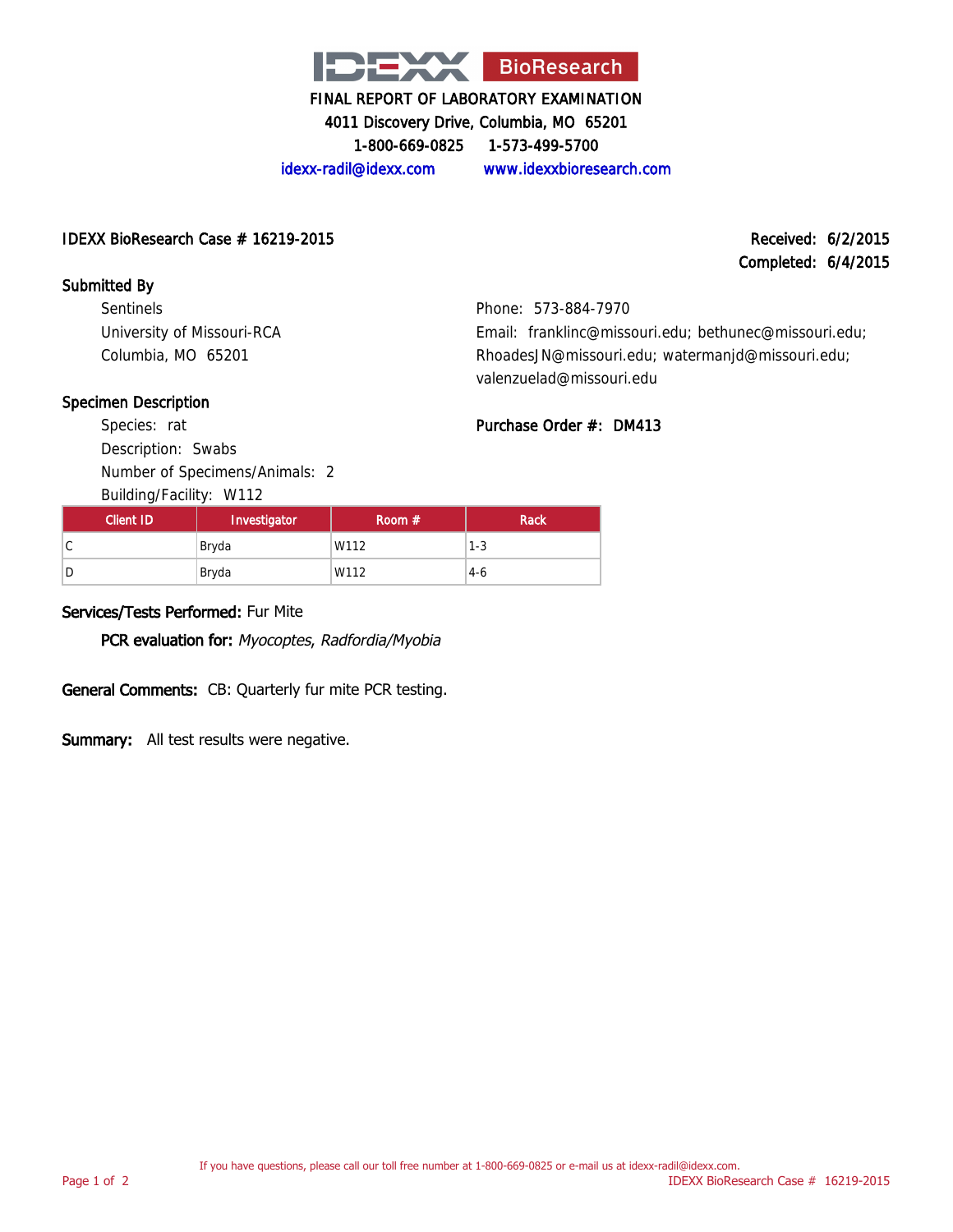#### PCR EVALUATION

| skin swab        |   |   |
|------------------|---|---|
| Myocoptes        | - | - |
| Radfordia/Myobia |   |   |

Legend:  $+$  = positive  $-$  = negative id:id = pooled sample range id+id+id = non-range pooled sample NT or blank = no test performed wps = weak positive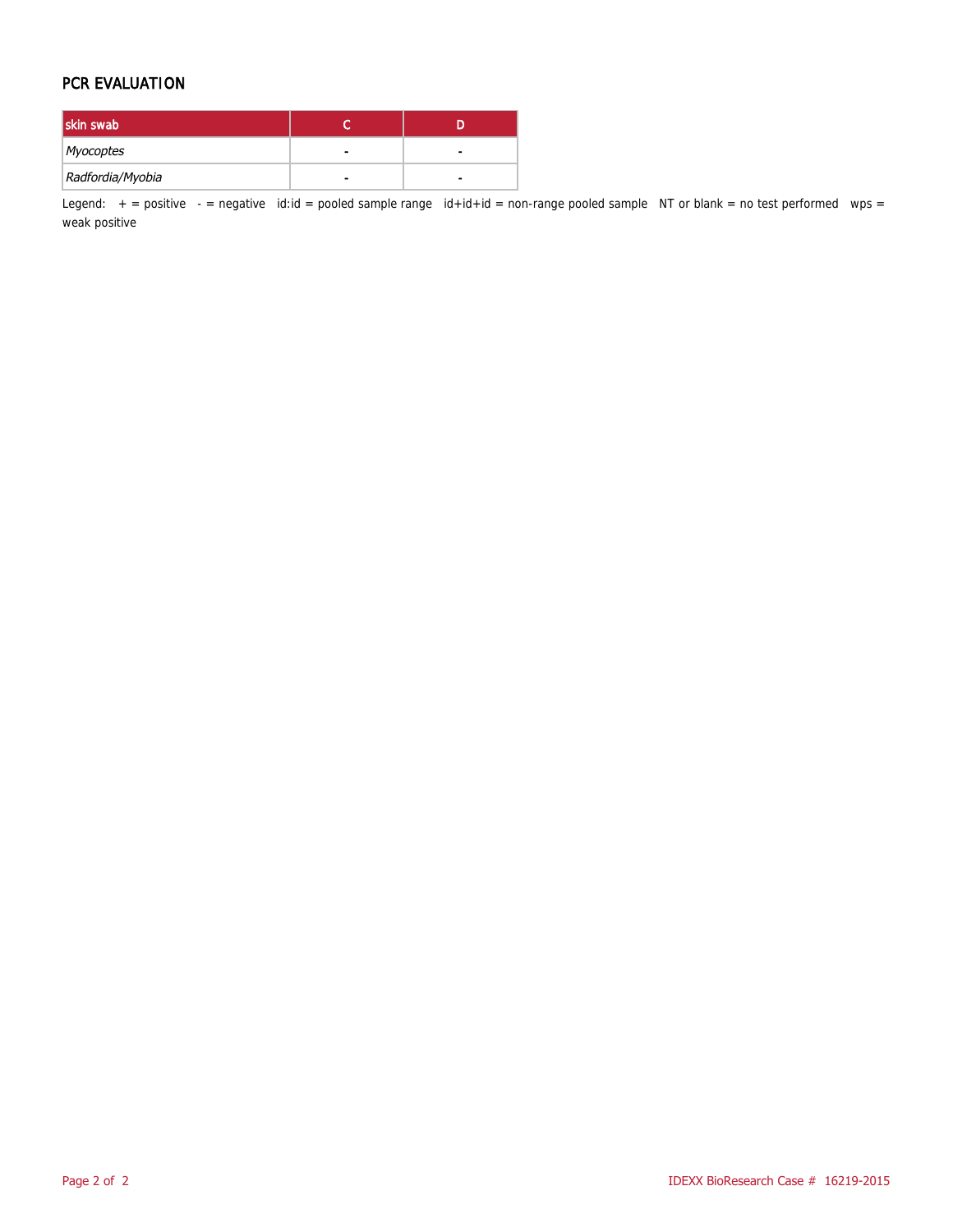

4011 Discovery Drive, Columbia, MO 65201 1-800-669-0825 1-573-499-5700

idexx-radil@idexx.com www.idexxbioresearch.com

#### IDEXX BioResearch Case # 16222-2015 Received: 6/2/2015

Completed: 6/9/2015

Submitted By **Sentinels** University of Missouri-RCA Columbia, MO 65201

Phone: 573-884-7970 Email: franklinc@missouri.edu; bethunec@missouri.edu; RhoadesJN@missouri.edu; watermanjd@missouri.edu; valenzuelad@missouri.edu

#### Specimen Description

Species: rat Description: Live rat Number of Specimens/Animals: 1

Building/Facility: W113

| <b>Client ID</b> | Investigator | Room $\#^+$ | <b>Strain</b> | <b>Sex</b> | Aae'       | Rack |
|------------------|--------------|-------------|---------------|------------|------------|------|
|                  | Bryda        | W113        | ®CD           |            | Adult<br>. |      |

Purchase Order #: DM413

#### Services/Tests Performed: Rederivation Necropsy Profile

Serologic evaluation for antibodies to: Clostridium piliforme, Mycoplasma pulmonis, CAR bacillus, H1, Hantaan, KRV, LCMV, MAV1, PVM, RCV/SDAV, REO3, RMV, RPV, RTV, Sendai

PCR evaluation for: Helicobacter bilis, Helicobacter ganmani, Helicobacter hepaticus, Helicobacter mastomyrinus, Helicobacter rodentium, Helicobacter spp., Helicobacter typhlonius, Mycoplasma pulmonis, Pneumocystis carinii, Streptobacillus moniliformis

Parasitologic evaluation for: fur mites, mesostigmatid mites, lice, Spironucleus muris, Giardia muris, large intestinal flagellates and amoeba, pinworms and tapeworms

Microbiologic evaluation for: Corynebacterium kutscheri, Klebsiella oxytoca, Klebsiella pneumoniae, Pasteurella multocida, Pasteurella pneumotropica, Pasteurella pneumotropica biotype Heyl, Pasteurella pneumotropica biotype Jawetz, Salmonella enterica, Streptococcus pneumoniae

General Comments: CB: Sentinels placed on 03/03/2015.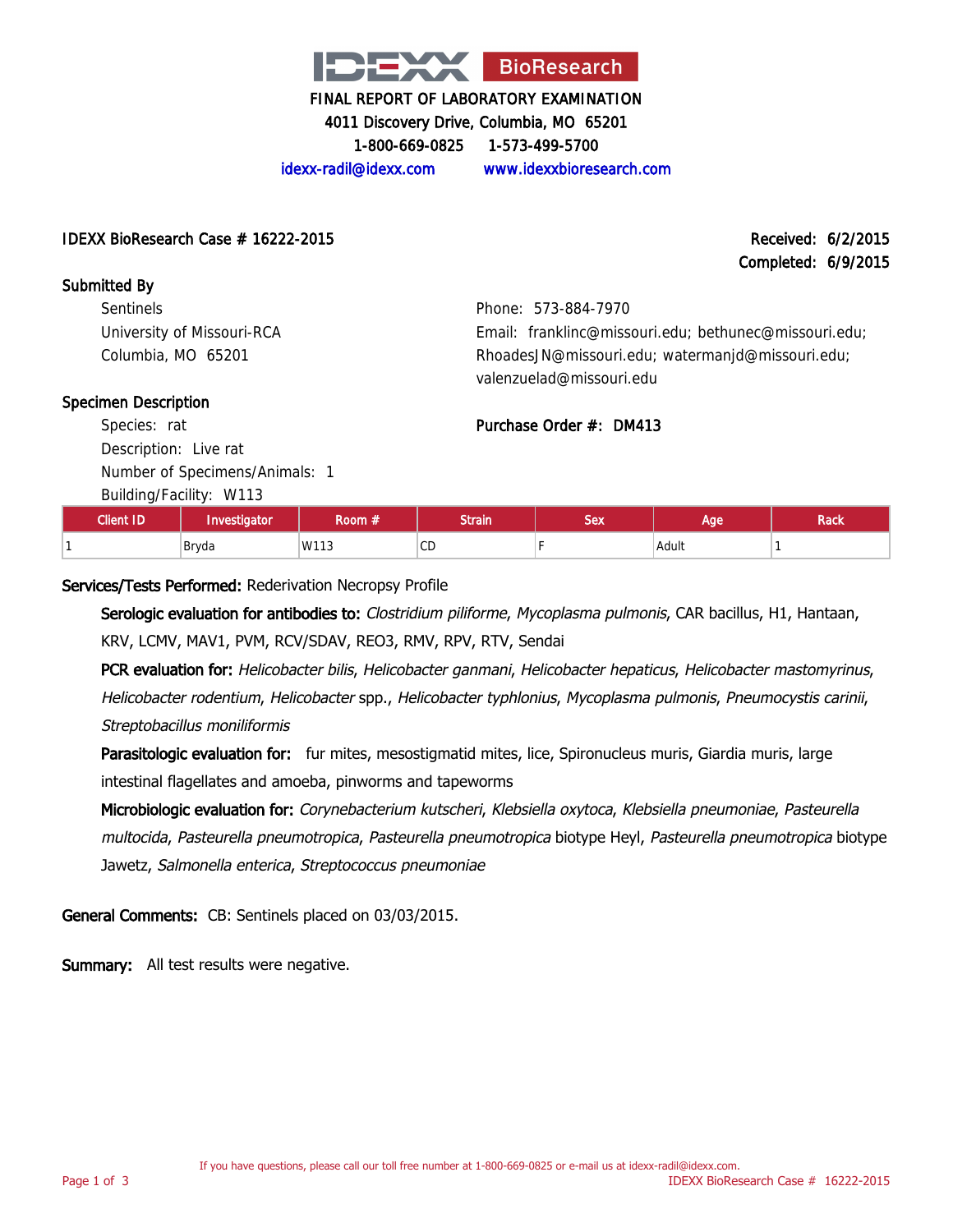#### **NECROPSY**

No gross lesions were detected in any of the body systems and organs examined.

#### SEROLOGY SUMMARY

|                              | 1 |
|------------------------------|---|
| <b>CAR bacillus</b>          |   |
| <b>Hantaan</b>               |   |
| <b>LCMV</b>                  |   |
| Mycoplasma pulmonis          |   |
| MAV1                         |   |
| <b>RPV</b>                   |   |
| <b>RMV</b>                   |   |
| <b>KRV</b>                   |   |
| Н1                           |   |
| <b>PVM</b>                   |   |
| <b>RCV/SDAV</b>              |   |
| <b>REO3</b>                  |   |
| <b>RTV</b>                   |   |
| <b>Sendai</b>                |   |
| <b>Clostridium piliforme</b> |   |
| Rat IgG                      | N |

Legend:  $+$  = positive  $-$  = negative blank = test not performed EQ = equivocal HE = hemolysis precluded testing I = insufficient W = weak positive WB = Western Blot confirmatory analysis pending NS = non-specific reactivity N = normal IgG L = less than normal IgG

#### PCR EVALUATION

| feces                     |  |
|---------------------------|--|
| Helicobacter spp.         |  |
| Helicobacter bilis        |  |
| Helicobacter ganmani      |  |
| Helicobacter hepaticus    |  |
| Helicobacter mastomyrinus |  |
| Helicobacter rodentium    |  |
| Helicobacter typhlonius   |  |

| Pneumocystis carinii |  |
|----------------------|--|

| <b>loral swab</b>            |  |
|------------------------------|--|
| Mycoplasma pulmonis          |  |
| Streptobacillus moniliformis |  |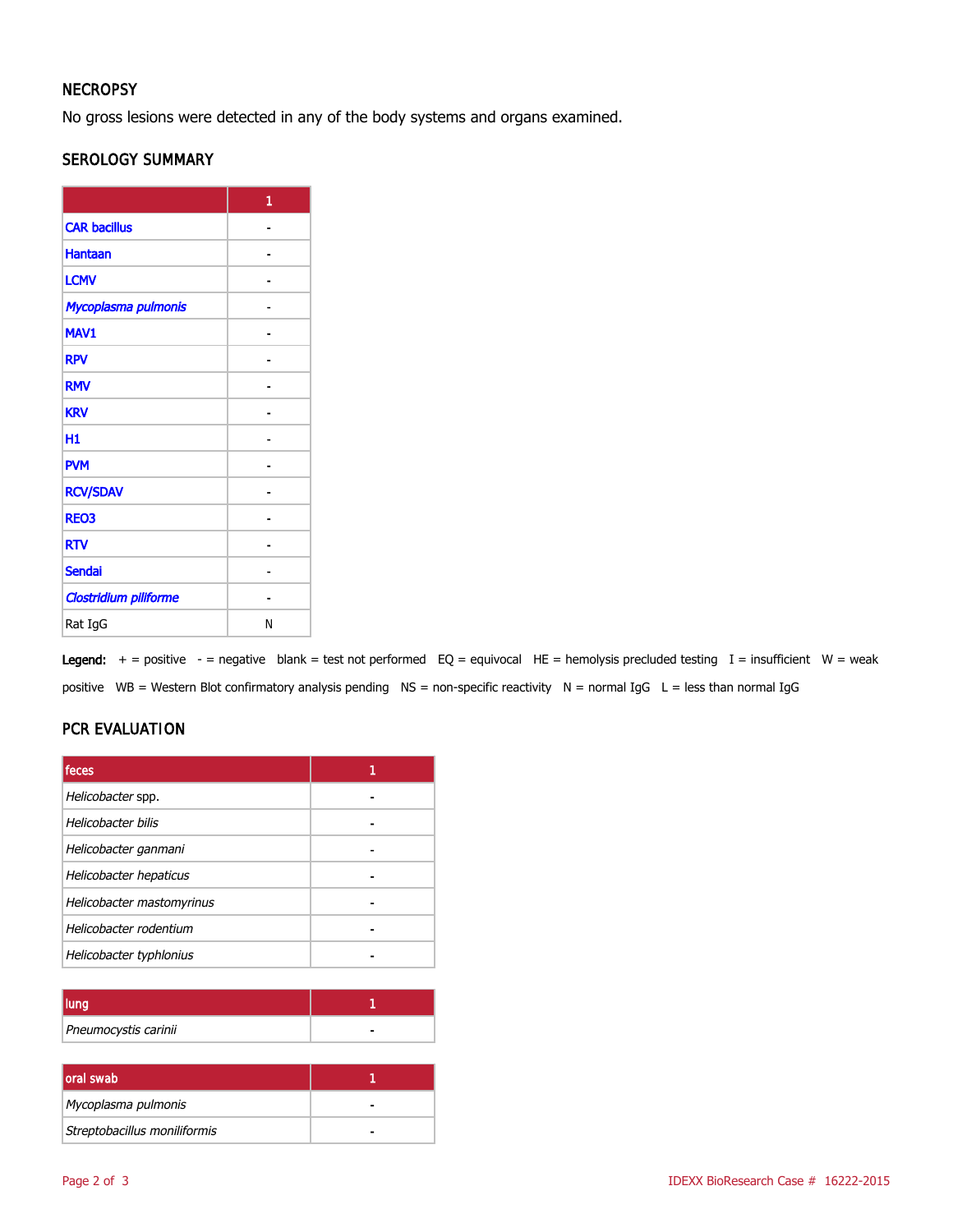Legend:  $+$  = positive  $-$  = negative id:id = pooled sample range  $id+id+id$  = non-range pooled sample NT or blank = no test performed wps = weak positive

Comments: All samples are first tested by the Helicobacter spp. PCR assay which is a generic Helicobacter PCR assay that detects all bacteria in the Helicobacter genus. Samples testing negative on this assay are reported negative for Helicobacter spp. and all species-specific helicobacters. Samples testing positive on the Helicobacter spp. assay are retested with the Helicobacter spp. assay and tested with the species-specific helicobacter PCR assays.

#### PARASITOLOGY

| parasites |  |
|-----------|--|

#### MICROBIOLOGY

| cecum                 |  |
|-----------------------|--|
| Klebsiella oxytoca    |  |
| Klebsiella pneumoniae |  |
| Salmonella enterica   |  |

| nasopharynx                                 |  |
|---------------------------------------------|--|
| Corynebacterium kutscheri                   |  |
| Pasteurella multocida                       |  |
| Pasteurella pneumotropica                   |  |
| Pasteurella pneumotropica<br>biotype Heyl   |  |
| Pasteurella pneumotropica<br>biotype Jawetz |  |
| Streptococcus pneumoniae                    |  |

Legend:  $+$  = agent recovered - = agent not recovered blank = test not performed  $n = no$  growth  $p =$  Proteus overgrowth, which may interfere with the identification of other bacteria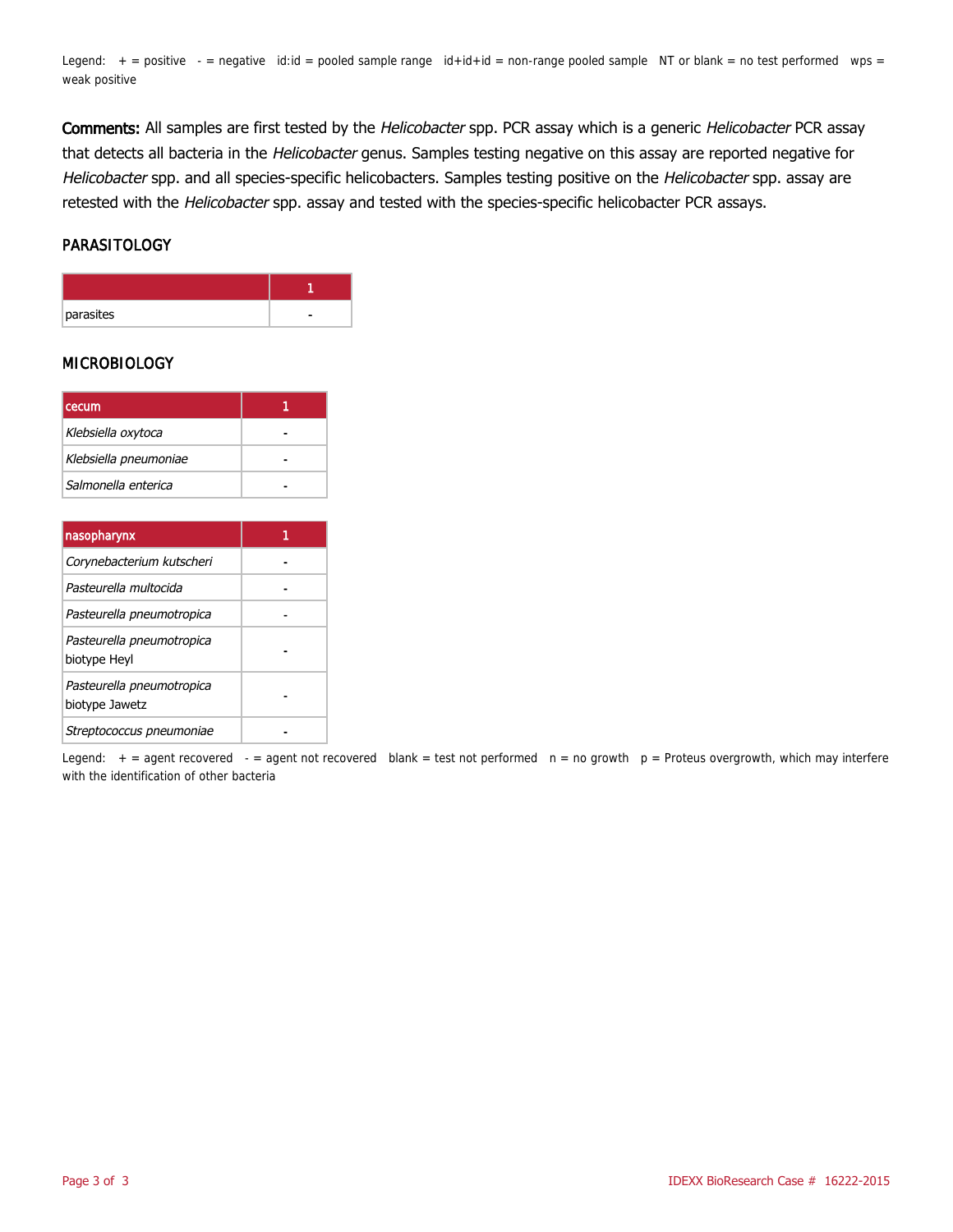

4011 Discovery Drive, Columbia, MO 65201

1-800-669-0825 1-573-499-5700

idexx-radil@idexx.com www.idexxbioresearch.com

IDEXX BioResearch Case # 16222-2015 Received: 6/2/2015

Completed: 6/9/2015

#### SEROLOGY DETAILS

|                                | <b>Baseline</b> | 1              |
|--------------------------------|-----------------|----------------|
| <b>CAR bacillus</b>            |                 |                |
| CAR bacillus purified bacteria | MFI > 3.750     | ä,             |
| <b>Hantaan</b>                 |                 |                |
| Hantaan purified virus         | MFI > 1.250     |                |
| <b>LCMV</b>                    |                 |                |
| <b>LCMV</b> recombinant        | MFI > 1.000     | $\overline{a}$ |
| Mycoplasma pulmonis            |                 |                |
| M. pulmonis purified bacteria  | MFI > 2.750     |                |
| MAV1                           |                 |                |
| MAV1 purified virus            | MFI > 3.750     | ۳              |
| <b>RPV</b>                     |                 |                |
| RPV purified virus             | MFI > 2.000     |                |
| NS1 <sup>1</sup>               | MFI > 3.820     |                |
| <b>RMV</b>                     |                 |                |
| RMV VP2 recombinant            | MFI > 1.300     |                |
| NS1 <sup>1</sup>               | MFI > 3.820     |                |
| <b>KRV</b>                     |                 |                |
| KRV purified virus             | MFI > 2.500     | $\blacksquare$ |
| NS1 <sup>1</sup>               | MFI > 3.820     |                |
| H1                             |                 |                |
| H1 purified virus              | MFI > 1.200     |                |
| NS1 <sup>1</sup>               | MFI > 3.820     |                |
| <b>PVM</b>                     |                 |                |
| PVM purified virus             | MFI > 2.500     |                |
| <b>RCV/SDAV</b>                |                 |                |
| RCV/SDAV purified virus        | MFI > 3.750     |                |
| RCV/SDAV Spike                 | MFI > 3.750     |                |
| <b>REO3</b>                    |                 |                |
| REO3 purified virus            | MFI > 4.900     |                |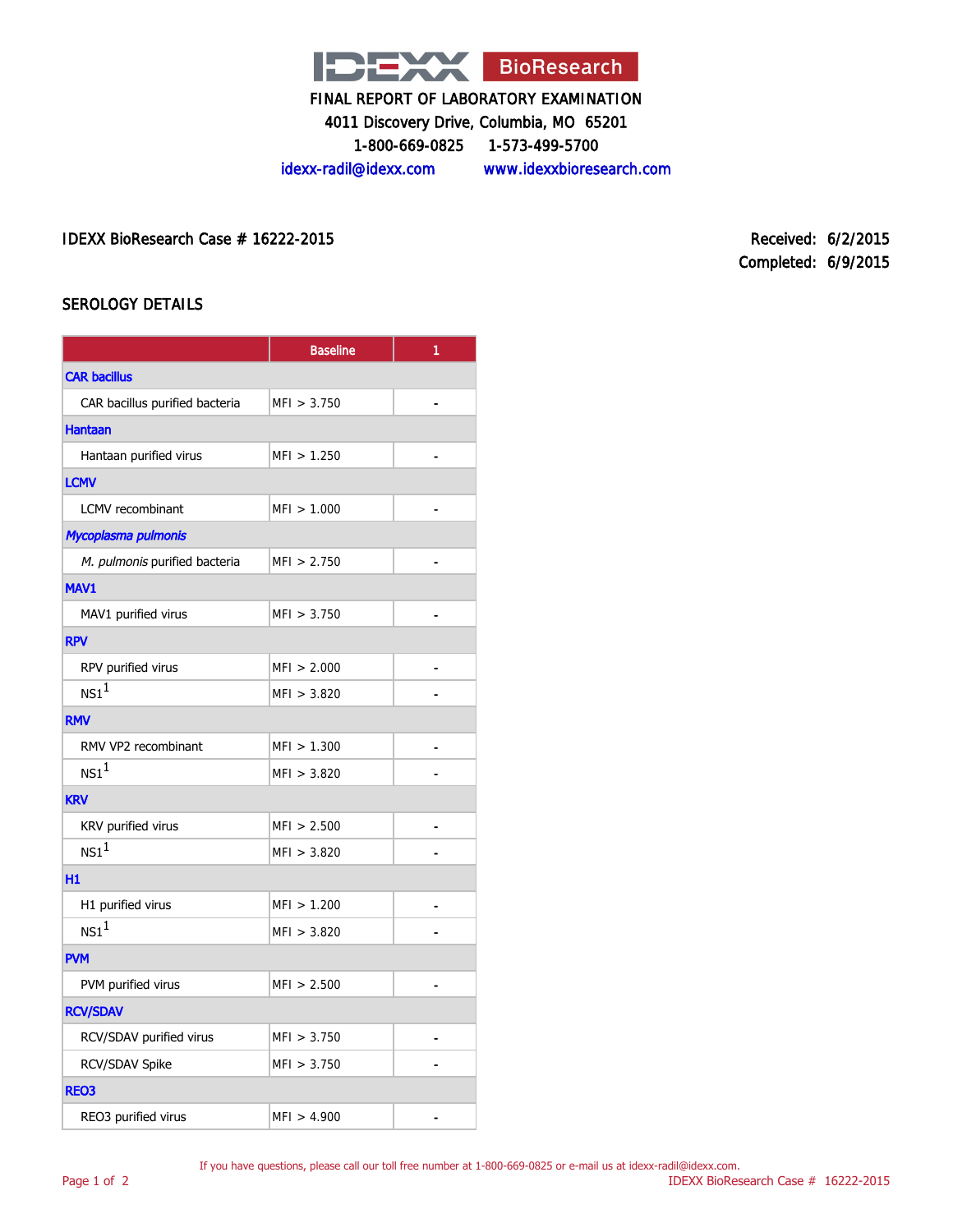|                                            | <b>Baseline</b> |  |  |
|--------------------------------------------|-----------------|--|--|
| <b>RTV</b>                                 |                 |  |  |
| RTV purified virus                         | MFI > 1.500     |  |  |
| TMEV purified virus                        | MFI > 2.000     |  |  |
| <b>Sendai</b>                              |                 |  |  |
| Sendai purified virus                      | MFI > 3.000     |  |  |
| <b>Clostridium piliforme</b>               |                 |  |  |
| Clostridium piliforme purified<br>bacteria | MFI > 4.950     |  |  |

 $\mathsf{NS1^1}\text{:}$  NS1 protein is highly conserved among rodent parvoviruses and thus serves as a generic assay for parvovirus seroconversion.

Legend:  $+$  = positive - = negative blank = test not performed EQ = equivocal HE = hemolysis precluded testing I = insufficient W = weak positive WB = Western Blot confirmatory analysis pending  $NS =$  non-specific reactivity  $N =$  normal IgG  $L =$  less than normal IgG Positive MFI results are reported as "+" followed by a number from 1 to 33 in thousands rounded off to the nearest thousand.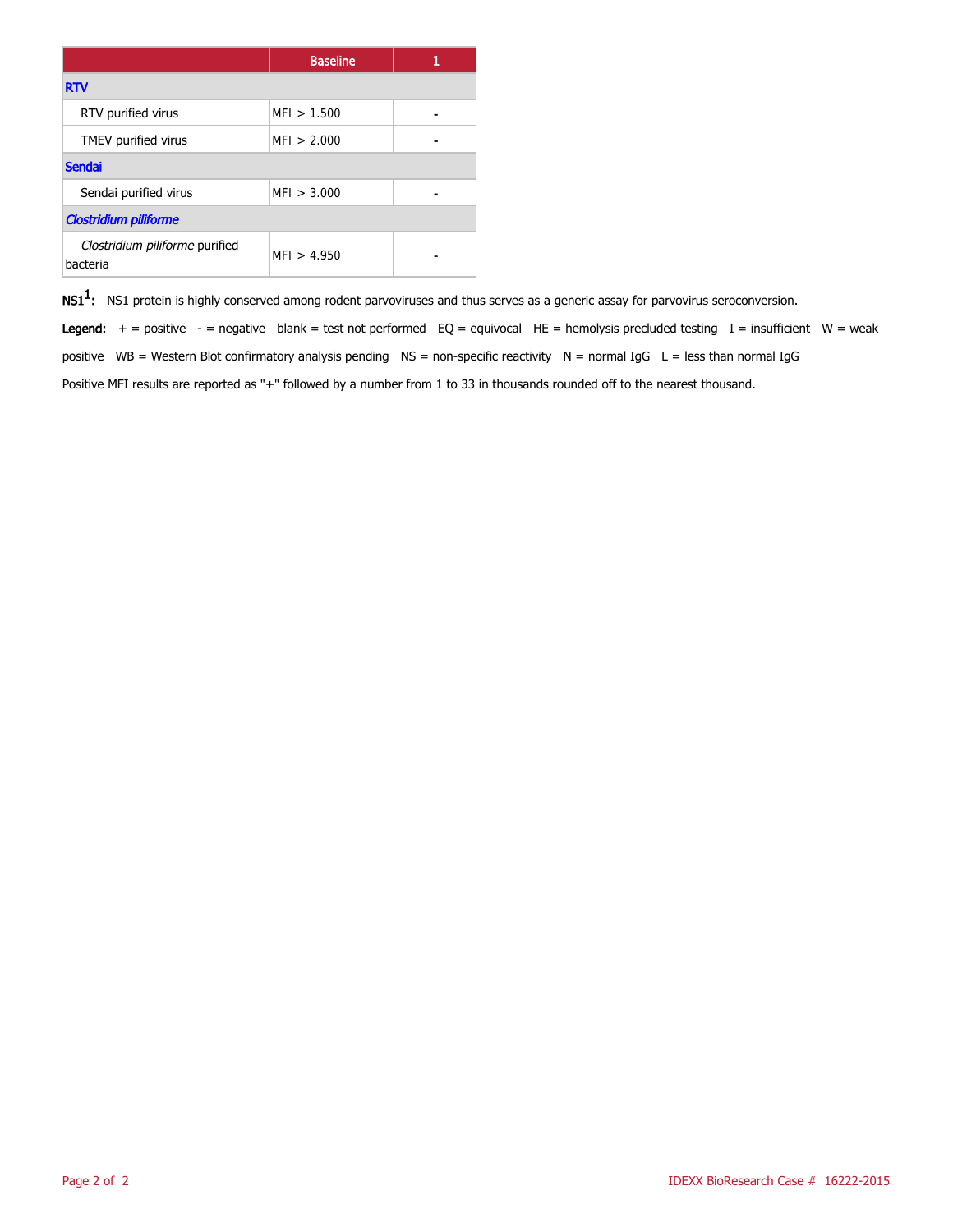

4011 Discovery Drive, Columbia, MO 65201

1-800-669-0825 1-573-499-5700

idexx-radil@idexx.com www.idexxbioresearch.com

#### IDEXX BioResearch Case # 16218-2015 Received: 6/2/2015

Completed: 6/4/2015

#### Submitted By

Sentinels University of Missouri-RCA Columbia, MO 65201

Phone: 573-884-7970 Email: franklinc@missouri.edu; bethunec@missouri.edu; RhoadesJN@missouri.edu; watermanjd@missouri.edu; valenzuelad@missouri.edu

#### Specimen Description

Species: mouse/rat Description: Swabs Number of Specimens/Animals: 2 Building/Facility: W113

Purchase Order #: DL779 and DM413

| Client ID | Investigator | Room $#$ | <b>Rack</b> |
|-----------|--------------|----------|-------------|
| A         | Bryda        | W113     | $2 - 6$     |
| B         | Bryda        | W113     |             |

#### Services/Tests Performed: Fur Mite

PCR evaluation for: Myocoptes, Radfordia/Myobia

General Comments: CB: Quarterly fur mite PCR testing.A is mouse, B is rat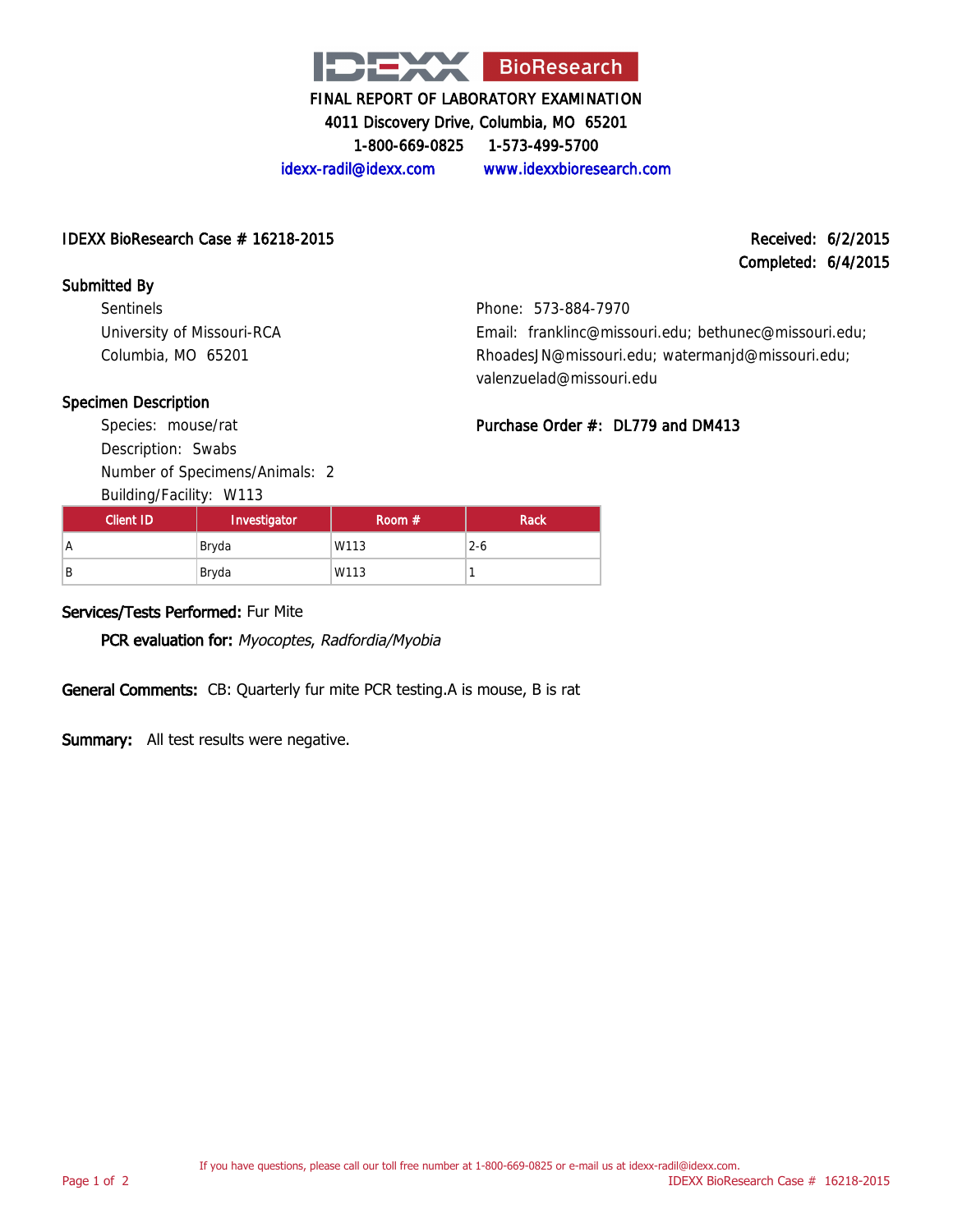#### PCR EVALUATION

| skin swab        |   |   |
|------------------|---|---|
| Myocoptes        | - | - |
| Radfordia/Myobia |   |   |

Legend:  $+$  = positive  $-$  = negative id:id = pooled sample range id+id+id = non-range pooled sample NT or blank = no test performed wps = weak positive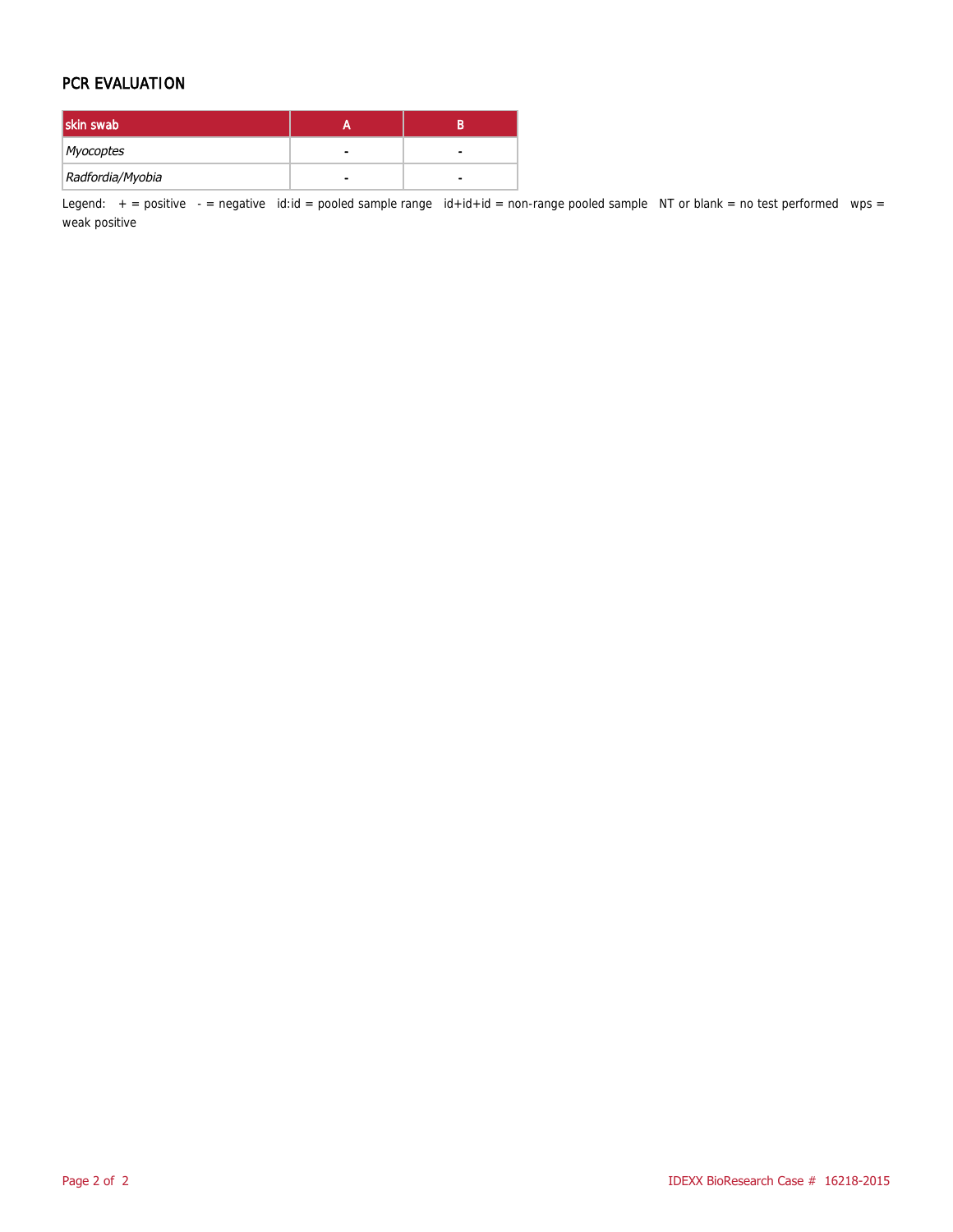

4011 Discovery Drive, Columbia, MO 65201

1-800-669-0825 1-573-499-5700

idexx-radil@idexx.com www.idexxbioresearch.com

#### IDEXX BioResearch Case # 16224-2015 Received: 6/2/2015

Completed: 6/9/2015

Submitted By **Sentinels** University of Missouri-RCA Columbia, MO 65201

Phone: 573-884-7970 Email: franklinc@missouri.edu; bethunec@missouri.edu; RhoadesJN@missouri.edu; watermanjd@missouri.edu; valenzuelad@missouri.edu

#### Specimen Description

Species: rat Description: Live rats Number of Specimens/Animals: 3

Building/Facility: W114

| Purchase Order #: DM413 |  |
|-------------------------|--|
|                         |  |

| $\sim$<br><b>Client ID</b> | Investigator | Room $#$ | <b>Strain</b> | <b>Sex</b> | Age   | Rack |
|----------------------------|--------------|----------|---------------|------------|-------|------|
|                            | Bryda        | W114     | CD            |            | Adult |      |
|                            | Bryda        | W114     | <b>CD</b>     |            | Adult |      |
| - 1                        | Bryda        | W114     | <b>CD</b>     |            | Adult | N    |

Services/Tests Performed: Rederivation Necropsy Profile

Serologic evaluation for antibodies to: Clostridium piliforme, Mycoplasma pulmonis, CAR bacillus, H1, Hantaan, KRV, LCMV, MAV1, PVM, RCV/SDAV, REO3, RMV, RPV, RTV, Sendai

PCR evaluation for: Helicobacter bilis, Helicobacter ganmani, Helicobacter hepaticus, Helicobacter mastomyrinus, Helicobacter rodentium, Helicobacter spp., Helicobacter typhlonius, Mycoplasma pulmonis, Pneumocystis carinii, Streptobacillus moniliformis

Parasitologic evaluation for: fur mites, mesostigmatid mites, lice, Spironucleus muris, Giardia muris, large intestinal flagellates and amoeba, pinworms and tapeworms

Microbiologic evaluation for: Corynebacterium kutscheri, Klebsiella oxytoca, Klebsiella pneumoniae, Pasteurella multocida, Pasteurella pneumotropica, Pasteurella pneumotropica biotype Heyl, Pasteurella pneumotropica biotype Jawetz, Salmonella enterica, Streptococcus pneumoniae

General Comments: CB: Sentinels placed on 03/03/2015.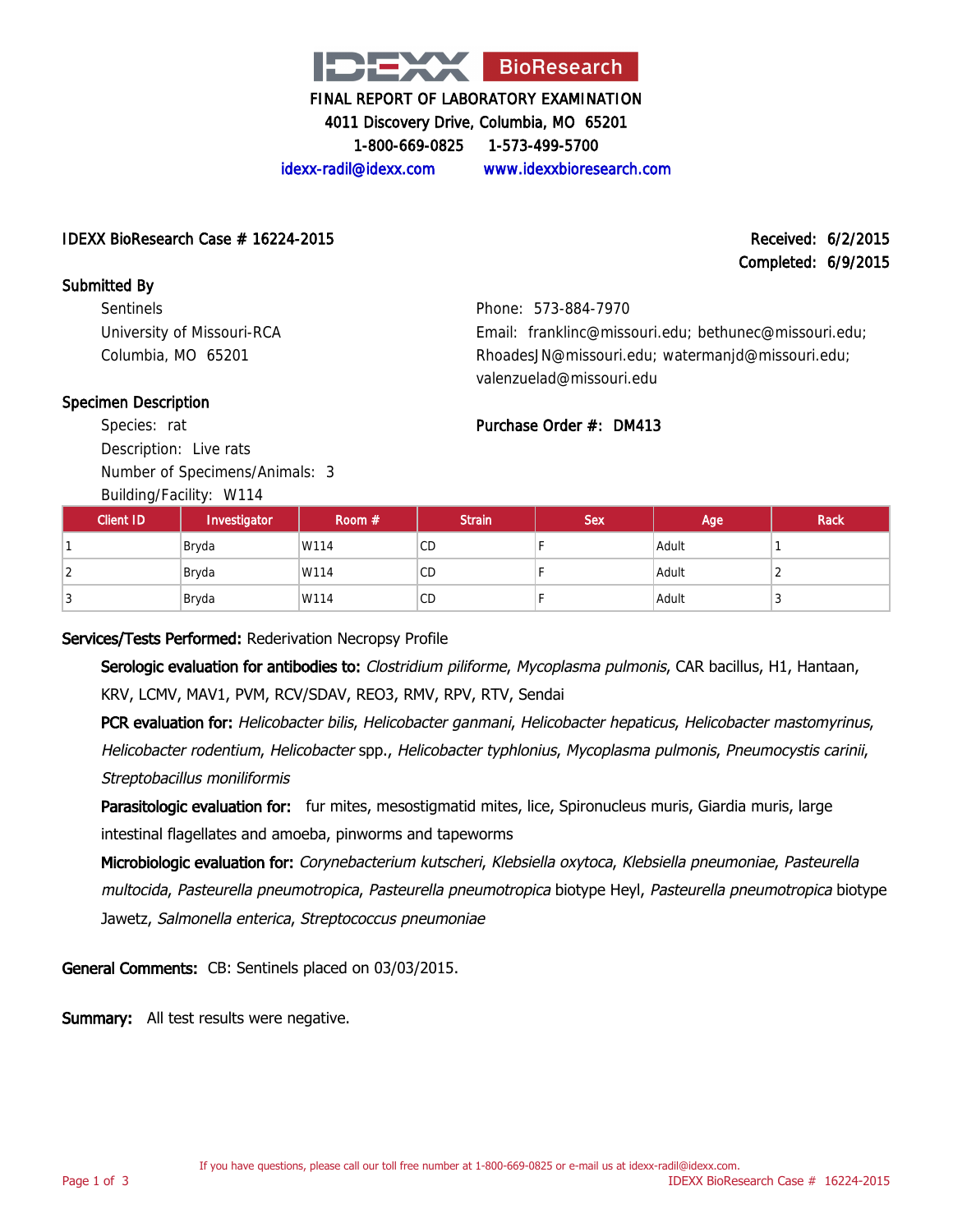#### **NECROPSY**

No gross lesions were detected in any of the body systems and organs examined.

#### SEROLOGY SUMMARY

|                              | 1 | $\overline{2}$ | 3  |
|------------------------------|---|----------------|----|
| <b>CAR bacillus</b>          |   |                |    |
| <b>Hantaan</b>               |   |                |    |
| <b>LCMV</b>                  |   | Ĭ.             |    |
| Mycoplasma pulmonis          |   |                |    |
| MAV1                         |   | ۰              | Ē. |
| <b>RPV</b>                   |   |                |    |
| <b>RMV</b>                   |   |                |    |
| <b>KRV</b>                   |   |                |    |
| H1                           |   | $\blacksquare$ |    |
| <b>PVM</b>                   |   |                |    |
| <b>RCV/SDAV</b>              |   |                |    |
| <b>REO3</b>                  |   |                |    |
| <b>RTV</b>                   |   |                |    |
| <b>Sendai</b>                |   |                |    |
| <b>Clostridium piliforme</b> |   |                |    |
| Rat IgG                      | N | N              | Ν  |

Legend:  $+$  = positive - = negative blank = test not performed EQ = equivocal HE = hemolysis precluded testing I = insufficient W = weak positive WB = Western Blot confirmatory analysis pending NS = non-specific reactivity N = normal IgG L = less than normal IgG

#### PCR EVALUATION

| feces                     |  |  |
|---------------------------|--|--|
| Helicobacter spp.         |  |  |
| Helicobacter bilis        |  |  |
| Helicobacter ganmani      |  |  |
| Helicobacter hepaticus    |  |  |
| Helicobacter mastomyrinus |  |  |
| Helicobacter rodentium    |  |  |
| Helicobacter typhlonius   |  |  |

| Pneumocystis carinii | $\sim$ |  |
|----------------------|--------|--|

| oral swab                    |  |  |
|------------------------------|--|--|
| Mycoplasma pulmonis          |  |  |
| Streptobacillus moniliformis |  |  |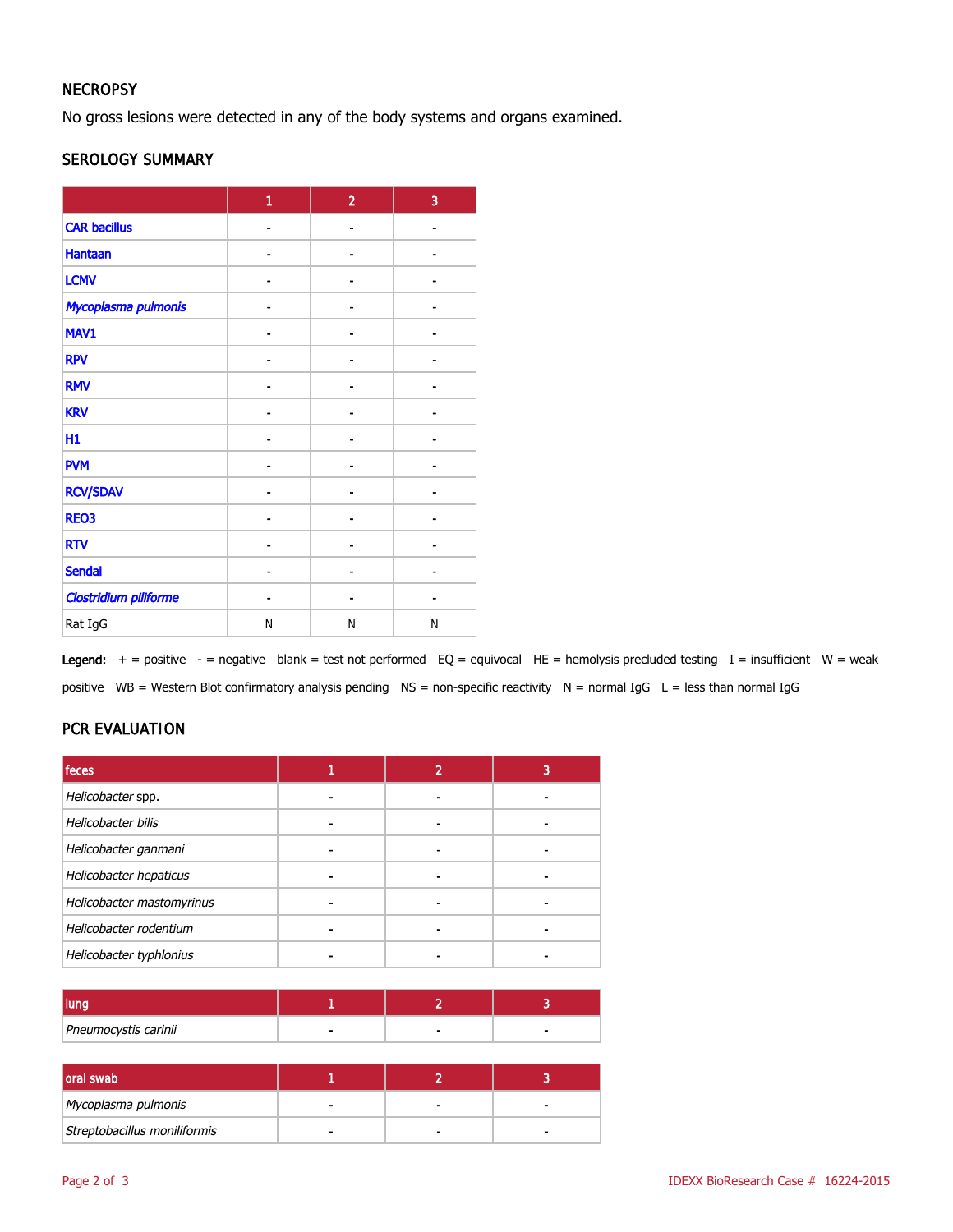Legend:  $+$  = positive  $-$  = negative id:id = pooled sample range  $id+id+id$  = non-range pooled sample NT or blank = no test performed wps = weak positive

Comments: All samples are first tested by the Helicobacter spp. PCR assay which is a generic Helicobacter PCR assay that detects all bacteria in the Helicobacter genus. Samples testing negative on this assay are reported negative for Helicobacter spp. and all species-specific helicobacters. Samples testing positive on the Helicobacter spp. assay are retested with the Helicobacter spp. assay and tested with the species-specific helicobacter PCR assays.

#### PARASITOLOGY

| parasites |  | ۰ |
|-----------|--|---|

#### MICROBIOLOGY

| <b>I</b> cecum        |  |  |
|-----------------------|--|--|
| Klebsiella oxytoca    |  |  |
| Klebsiella pneumoniae |  |  |
| Salmonella enterica   |  |  |

| nasopharynx                                 |  |  |
|---------------------------------------------|--|--|
| Corynebacterium kutscheri                   |  |  |
| Pasteurella multocida                       |  |  |
| Pasteurella pneumotropica                   |  |  |
| Pasteurella pneumotropica<br>biotype Heyl   |  |  |
| Pasteurella pneumotropica<br>biotype Jawetz |  |  |
| Streptococcus pneumoniae                    |  |  |

Legend:  $+$  = agent recovered - = agent not recovered blank = test not performed  $n = no$  growth  $p =$  Proteus overgrowth, which may interfere with the identification of other bacteria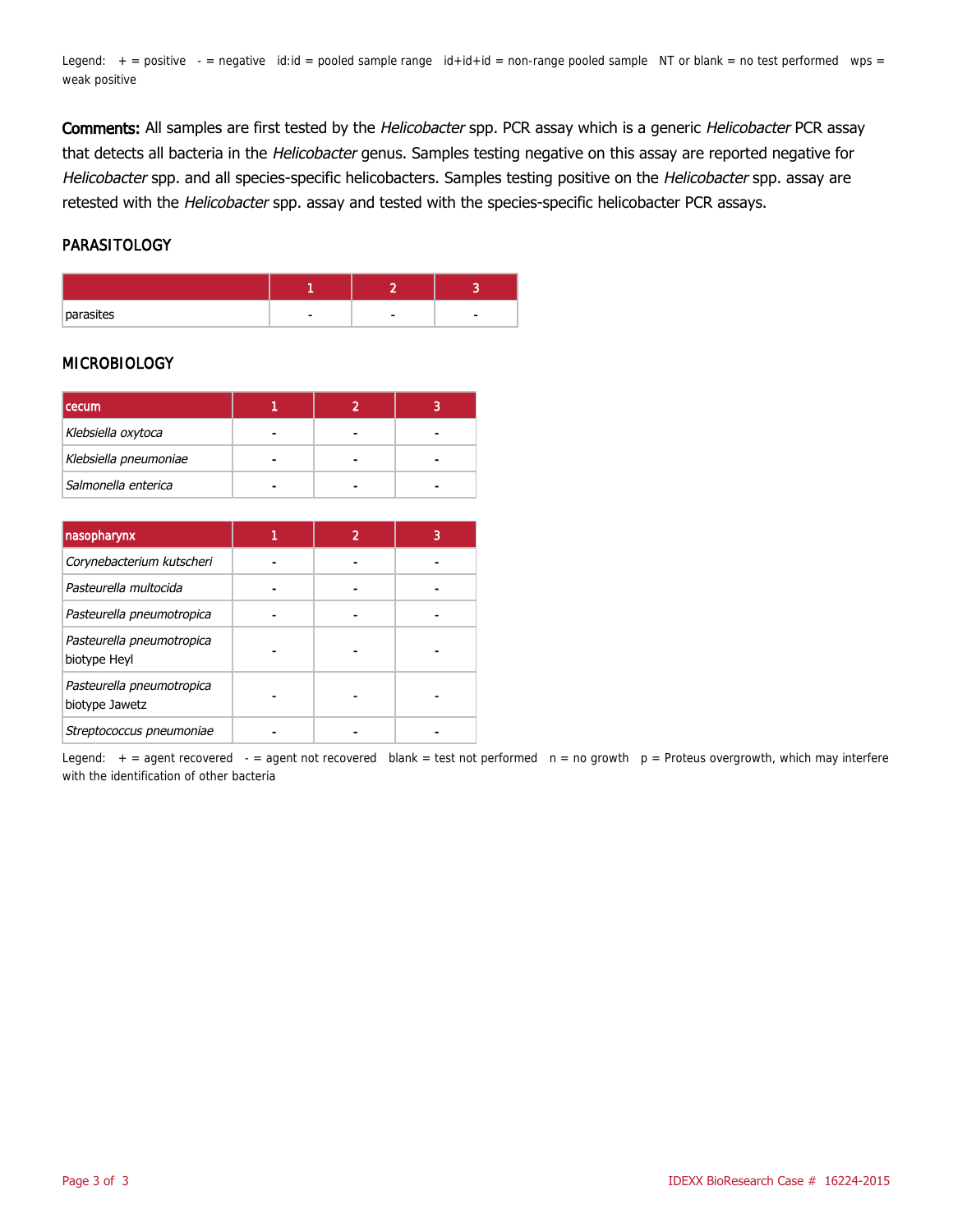

4011 Discovery Drive, Columbia, MO 65201

1-800-669-0825 1-573-499-5700

idexx-radil@idexx.com www.idexxbioresearch.com

IDEXX BioResearch Case # 16224-2015 Received: 6/2/2015

Completed: 6/9/2015

#### SEROLOGY DETAILS

|                                | <b>Baseline</b> | 1                            | $\overline{2}$           | 3              |
|--------------------------------|-----------------|------------------------------|--------------------------|----------------|
| <b>CAR bacillus</b>            |                 |                              |                          |                |
| CAR bacillus purified bacteria | MFI > 3.750     | ٠                            | ٠                        |                |
| <b>Hantaan</b>                 |                 |                              |                          |                |
| Hantaan purified virus         | MFI > 1.250     |                              |                          |                |
| <b>LCMV</b>                    |                 |                              |                          |                |
| LCMV recombinant               | MFI > 1.000     | $\overline{\phantom{a}}$     | -                        |                |
| Mycoplasma pulmonis            |                 |                              |                          |                |
| M. pulmonis purified bacteria  | MF1 > 2.750     |                              |                          |                |
| MAV1                           |                 |                              |                          |                |
| MAV1 purified virus            | MFI > 3.750     | $\overline{a}$               | $\overline{\phantom{0}}$ |                |
| <b>RPV</b>                     |                 |                              |                          |                |
| RPV purified virus             | MFI > 2.000     | $\qquad \qquad \blacksquare$ | -                        |                |
| $NS1^1$                        | MFI > 3.820     |                              |                          |                |
| <b>RMV</b>                     |                 |                              |                          |                |
| RMV VP2 recombinant            | MFI > 1.300     | $\overline{a}$               | $\overline{a}$           | $\overline{a}$ |
| NS1 <sup>1</sup>               | MFI > 3.820     |                              |                          |                |
| <b>KRV</b>                     |                 |                              |                          |                |
| KRV purified virus             | MFI > 2.500     | $\blacksquare$               | $\blacksquare$           | $\blacksquare$ |
| NS1 <sup>1</sup>               | MFI > 3.820     |                              |                          |                |
| H1                             |                 |                              |                          |                |
| H1 purified virus              | MFI > 1.200     |                              | $\overline{a}$           |                |
| $\text{NS1}^1$                 | MFI > 3.820     |                              |                          |                |
| <b>PVM</b>                     |                 |                              |                          |                |
| PVM purified virus             | MFI > 2.500     |                              |                          |                |
| <b>RCV/SDAV</b>                |                 |                              |                          |                |
| RCV/SDAV purified virus        | MFI > 3.750     | $\blacksquare$               | ٠                        |                |
| RCV/SDAV Spike                 | MFI > 3.750     |                              |                          |                |
| <b>REO3</b>                    |                 |                              |                          |                |
| REO3 purified virus            | MFI > 4.900     |                              |                          |                |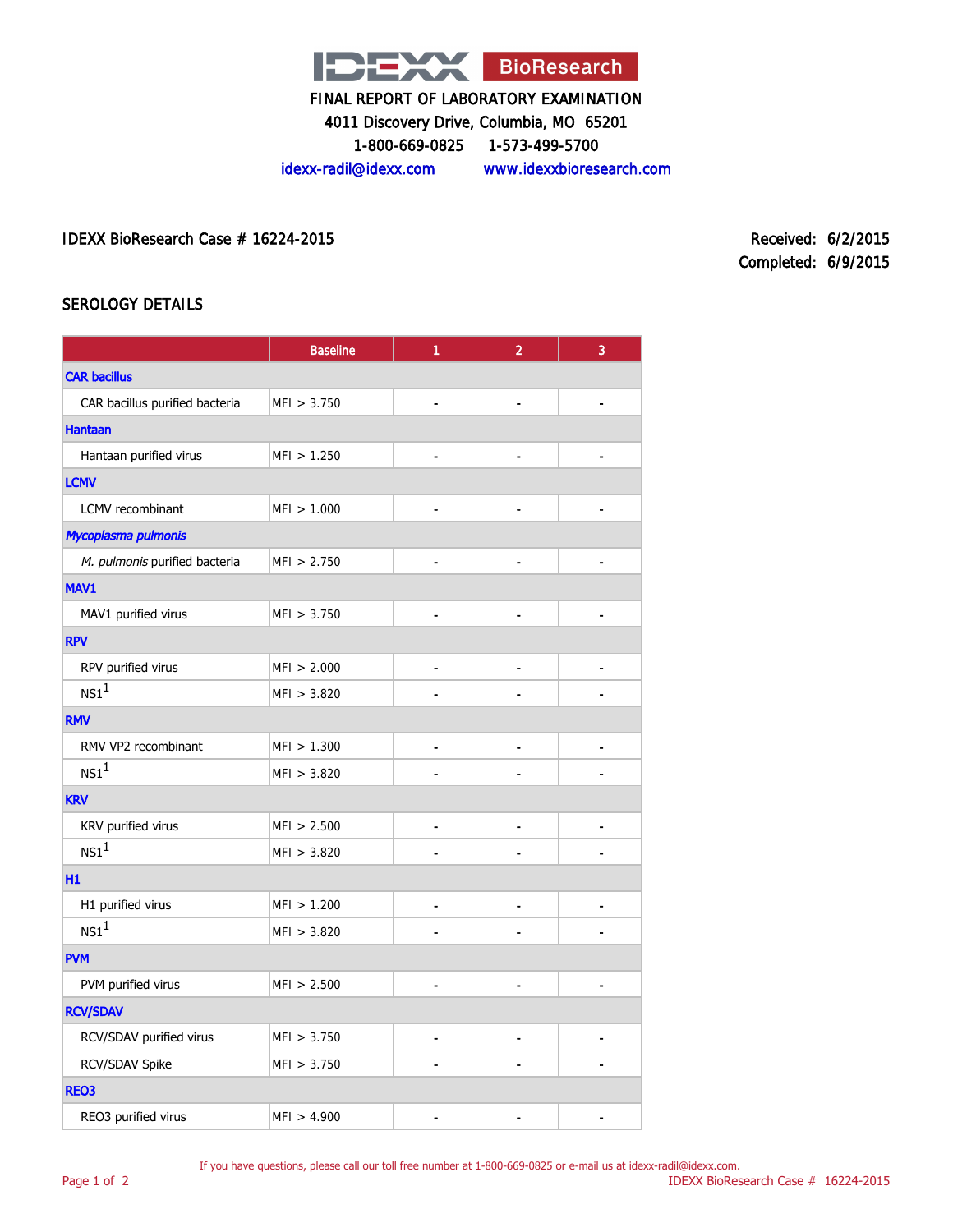|                                            | <b>Baseline</b> |  | $\overline{2}$ | 3 |
|--------------------------------------------|-----------------|--|----------------|---|
| <b>RTV</b>                                 |                 |  |                |   |
| RTV purified virus                         | MFI > 1.500     |  |                |   |
| TMEV purified virus                        | MFI > 2.000     |  |                |   |
| <b>Sendai</b>                              |                 |  |                |   |
| Sendai purified virus                      | MFI > 3.000     |  |                |   |
| <b>Clostridium piliforme</b>               |                 |  |                |   |
| Clostridium piliforme purified<br>bacteria | MF1 > 4.950     |  |                |   |

 $\mathsf{NS1^1}\text{:}$  NS1 protein is highly conserved among rodent parvoviruses and thus serves as a generic assay for parvovirus seroconversion.

Legend:  $+$  = positive - = negative blank = test not performed EQ = equivocal HE = hemolysis precluded testing I = insufficient W = weak positive WB = Western Blot confirmatory analysis pending  $NS =$  non-specific reactivity  $N =$  normal IgG  $L =$  less than normal IgG Positive MFI results are reported as "+" followed by a number from 1 to 33 in thousands rounded off to the nearest thousand.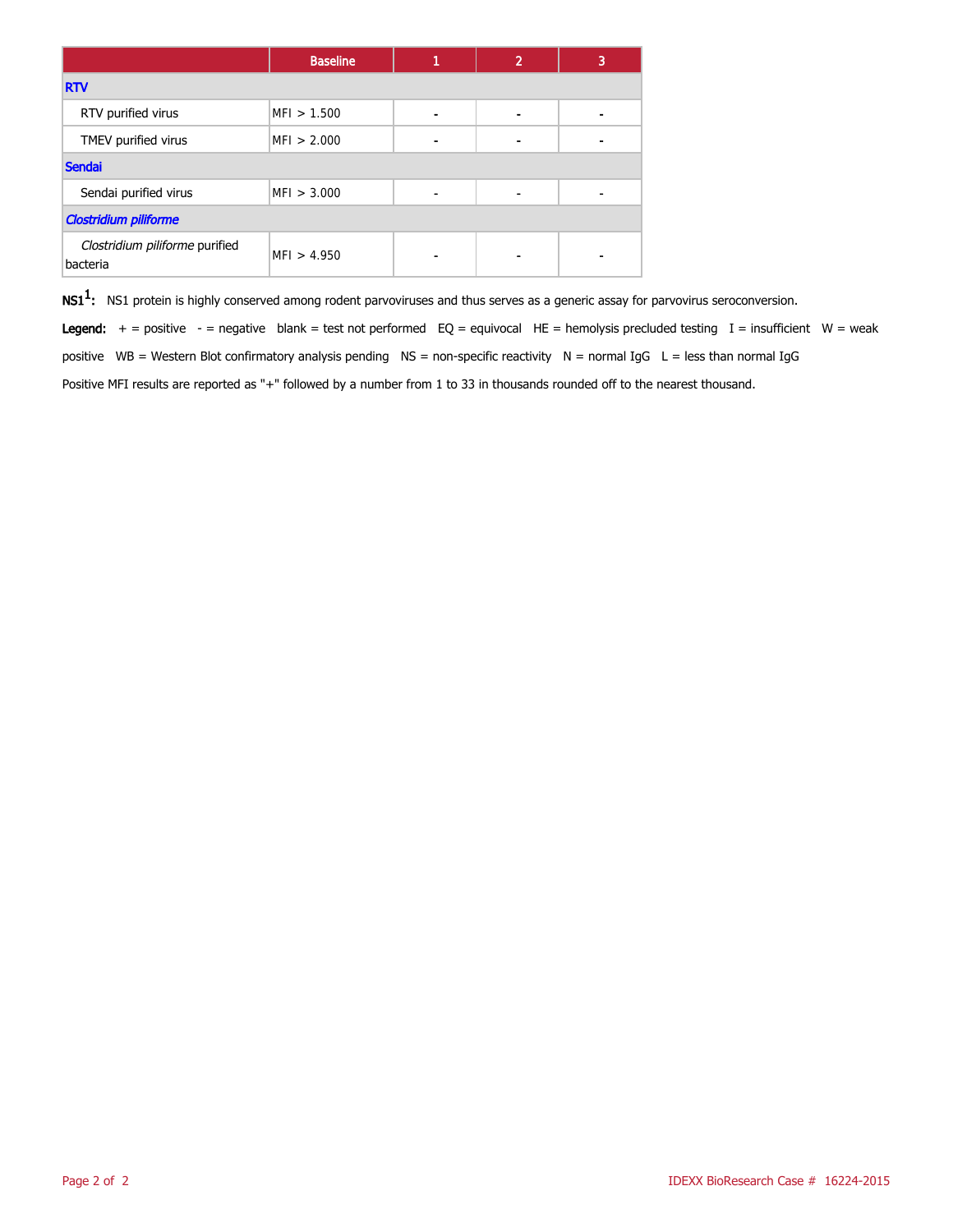

4011 Discovery Drive, Columbia, MO 65201

1-800-669-0825 1-573-499-5700

idexx-radil@idexx.com www.idexxbioresearch.com

#### IDEXX BioResearch Case # 16220-2015 Received: 6/2/2015

Completed: 6/4/2015

#### Submitted By

Sentinels University of Missouri-RCA Columbia, MO 65201

Phone: 573-884-7970 Email: franklinc@missouri.edu; bethunec@missouri.edu; RhoadesJN@missouri.edu; watermanjd@missouri.edu; valenzuelad@missouri.edu

Purchase Order #: DM413

#### Specimen Description

Species: rat Description: Swabs Number of Specimens/Animals: 2

| Building/Facility: W114 |              |          |             |  |  |
|-------------------------|--------------|----------|-------------|--|--|
| <b>Client ID</b>        | Investigator | Room $#$ | <b>Rack</b> |  |  |
| E.                      | Bryda        | W114     | $1-2a$      |  |  |
| F                       | Bryda        | W114     | $2b-3$      |  |  |

#### Services/Tests Performed: Fur Mite

PCR evaluation for: Myocoptes, Radfordia/Myobia

General Comments: CB: Quarterly fur mite PCR testing.